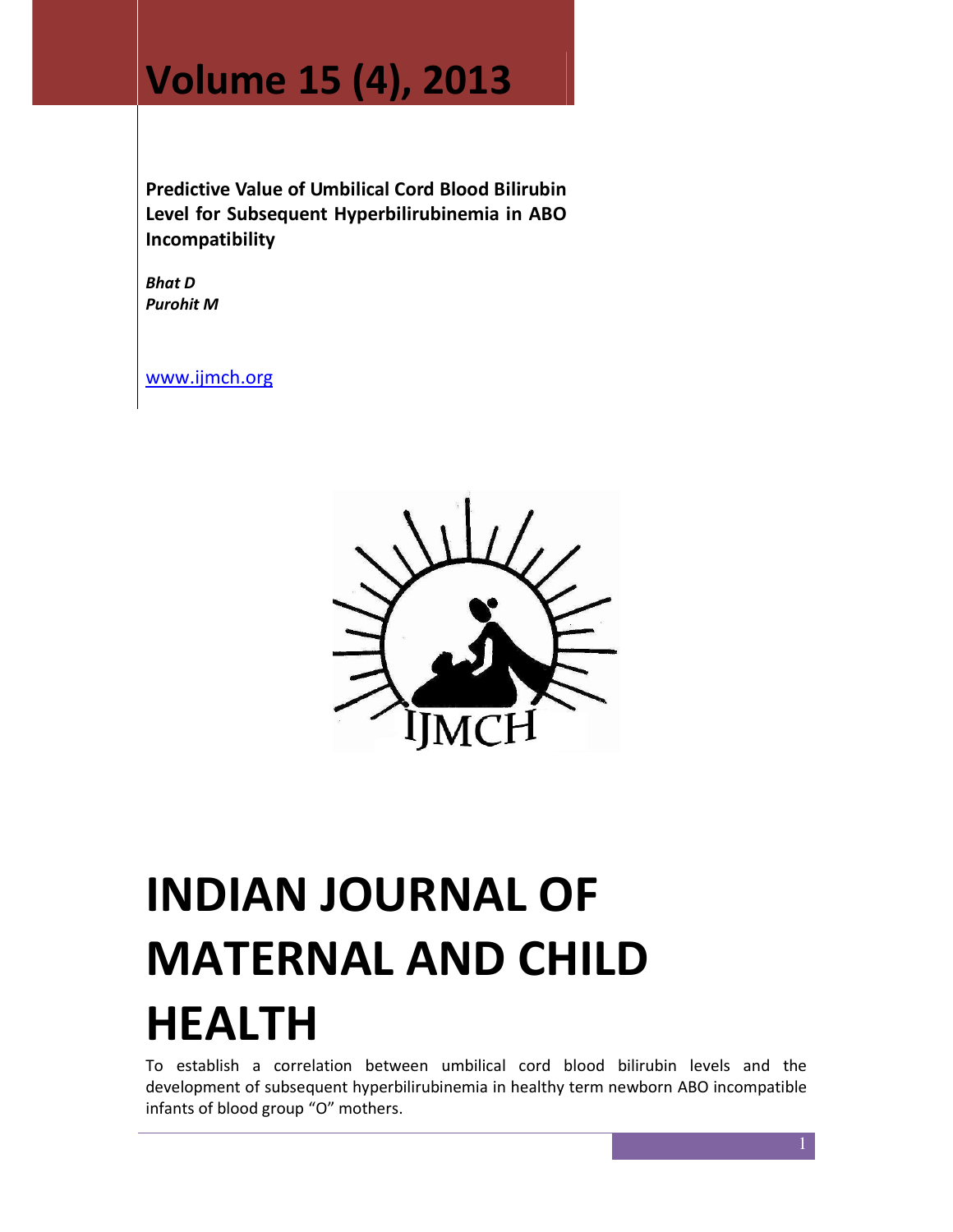#### Predictive Value of Umbilical Cord Blood Bilirubin Level for Subsequent Hyperbilirubinemia in ABO Incompatibility

Bhat D\*, Purohit M\*\*

\* Associate Prof, Department of Pediatrics, Dayanand Medical College, Ludhiana, \*\*Ex. Professor and Head, Department of Pediatrics, S.P. Medical College, Bikaner

Correspondence: Dr Deepak Bhat

#### **ABSTRACT**

Objectives: To establish a correlation between umbilical cord blood bilirubin levels and the development of subsequent hyperbilirubinemia in healthy term newborn ABO incompatible infants of blood group "O" mothers.

**Subject & Methods:** One hundred consecutive healthy full term offsprings of ABO incompatible pregnancies and 30 controls resulting from O-O pregnancies were studied. Blood group and serm bilirubin estimations were carried out on cord blood and bilirubin estimation was further done at 36 hours of life.

Results: Out of 100 cases in study group 33(33%) developed hyperbilirubinemia whereas only one (3.3%) out of 30 cases in control group developed hyperbilirubinemia. Majority of cases with hyperbilirubinemia i.e. 20 (60.6%) out of 33 cases, had cord bilirubin values between 2.5 to 2.99 mg/dl. Mean cord bilirubin values were significantly higher (2.27 +U 0.76) in study group as compared to compared to control group (1.55  $\pm$  0.33).

**Conclusion** : It is concluded that in ABO incompatibility the cord bilirubin value  $> 2.5$  mg/dl can serve as a useful cutoff limit for the later development of hyperbilirubinemia.

#### Key words: ABO Incompatibility; Hyperbilirubinemia; Cord blood bilirubin; Newborns

#### **INTRODUCTION**

Hyperbilirubinemia is the most common condition requiring evaluation and treatment in neonates[1].Identifying among all newborns those few at risk to develop marked hyperbilirubinemia is a clinical challenge [1,2]. Although up to 60 percent of term newborns have clinical jaundice in the first week of life, few have significant underlying disease [3,4]. Common risk factors for hyperbilirubinemia include fetal-maternal blood group incompatibility, prematurity, and a previously affected sibling[5,6]. In the expanding list of conditions causing neonatal icterus gravis, blood group incompatibility still remains the most common & important cause of icterus of potential severity[5]. Hemolytic disease related to ABO incompatibility is a major risk factor for severe hyperbilirubinemia in the 2004 AAP practice guidelines[7].For all practical purposes it is limited to infants of blood group A or B born to mothers who are blood group O[8,9,10,11].Heterospecificity of mother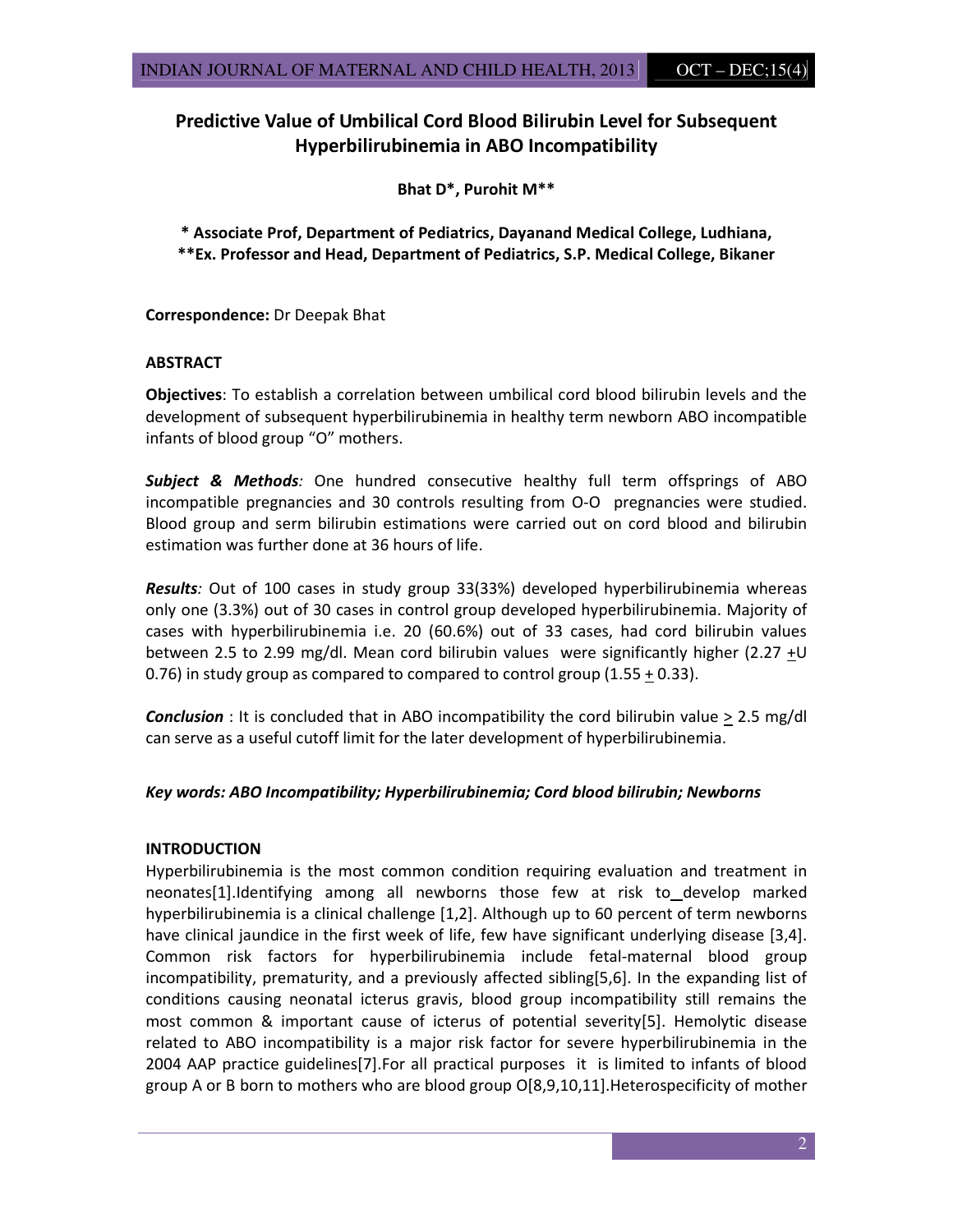& child with respect to blood group- A, B & O, is common. The gene incidence for ABO in a given population has been estimated at between 20-25 % in all pregnancies[12,13].

Despite the difficulty in predicting its development,symptomatic ABO hemolytic disease does occur,often with clinica jaundice detected within the first 12 to 24 hours of life;hence, the term "icterus praecox" was ascribed to this condition by Halbrecht in 1944[14].

Because of the relative infrequency of severe ABO disease, the urgency for predictive criteria in this disease have been slow in forthcoming.

With increasing emphasis on initiation of breast feeding soon after birth & threreafter early discharge of babies, it is very important to predict, within 24 hours of birth, the probability of subsequent hyperbilirubinemia.

Various workers have tried to identify the newborn likely to develop hyperbilirubinemia by monitoring serial serum bilirubin levels after birth or by measuring bilirubin levels of cord blood [1,2,15,16,17,18,19].Routine screening of all ABO-incompatible cord blood has been recommended and remains common practice in some nurseries[11,18]. Our study was designed to test the reliability of umbilical cord blood bilirubin levels in predicting the development of subsequent hyperbilirubinemia in ABO incompatible babies of blood group O mothers.

Hyperbilrubinemia for the purpose of study was defined as a serum bilirubin level greater that or equal to 10mg/dl upto 36 hrs. of age and was derived from the hour specific nomograms for term babies given by bhutani et al[18].

#### MATERIAL AND METHODS

This was a prospective study. One hundred consecutive healthy term newborns of heterospecific pregnancies (cases )and 30 healthy term newborns of homospecific pregnancies(controls) were studied.

Cord blood was obtained from all consecutive newborns with groups O mothers.

The bilirubin level and blood groups were carried out in each sample. In those cases where the newborn was found to have a blood group other than O, bilirubin estimation was carried out at 36 hrs.If clinically significant jaundice appeared earlier in any baby,then serum bilirubin levels were done earlier also. If any baby was taken into nursery for phototherapy, further bilirubin estimations were done according to the nursery protocol.

Bilirubin levels were estimated by using semiautomatic analyzer RA 50 (miles India Ltd) using the method of Jendrassik and Grof. Blood groupings were done using the standard slide agglutination method.I

#### Statistical Methods:

All the data obtained during our study was analyzed by statistical attribute test. Chi square test and t-test was applied and level of probability calculated.

Permission for human studies from institutional review board and ethics committee was duly taken.

#### RESULTS

Table 1 shows the comparison of the cord bilirubin levels between study & control group. In study group cord bilirubin levels were significantly higher than those in control group. Only one out of 30 cases in control group developed significant hyperbilirubinemia, as compared to 33 our of 100 cases in study group. This difference was statistically significant (Table 2).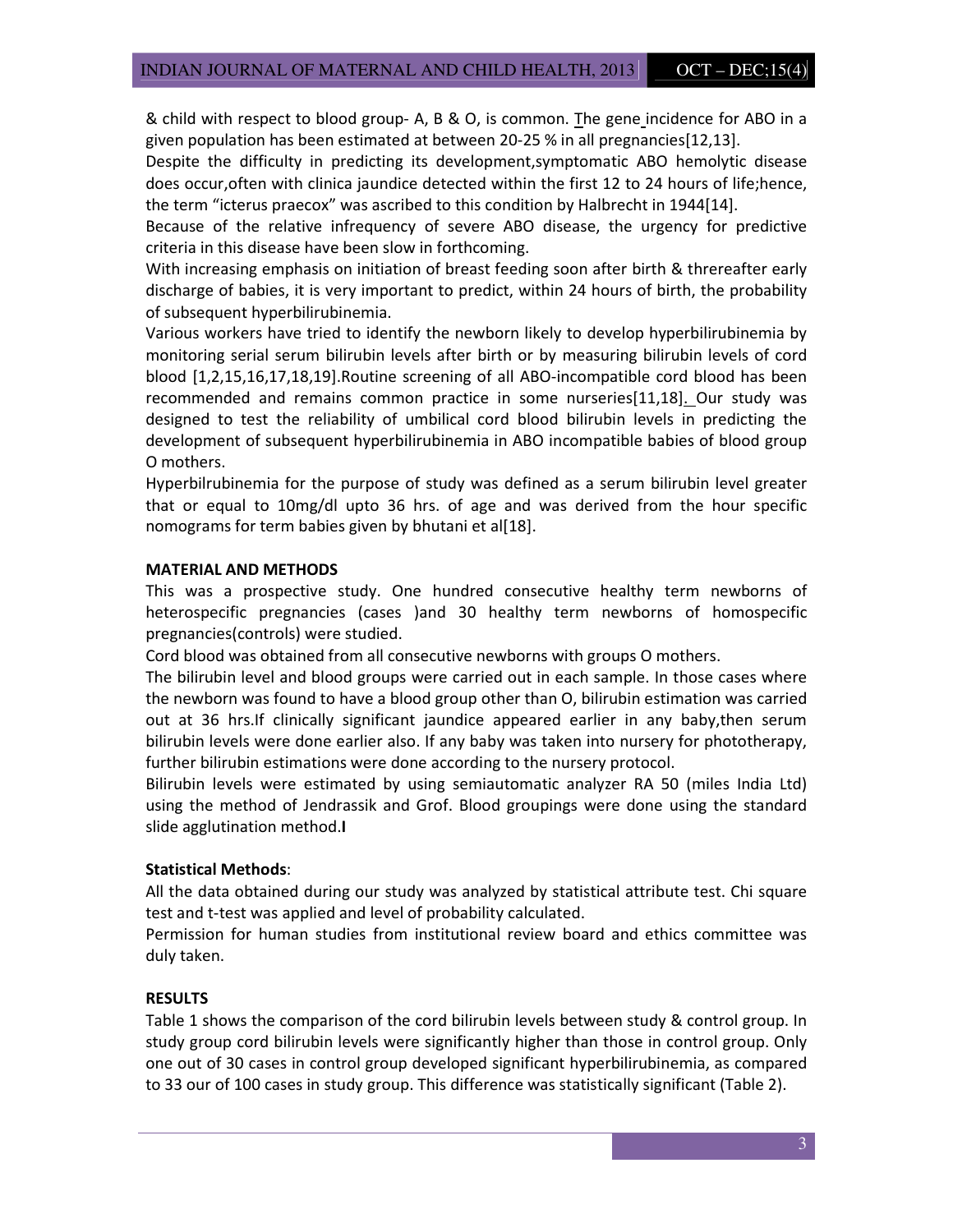An analysis of the usefulness of umbilical cord blood bilirubin level as a predictor of late development of hyperbilirubinemia is presented in Table 3.

The Probability that a new born with cord bilirubin level higher than or equal to 2.5 mg/dl would later develop hyperbilirubinemia (predictive valve positive) was 87.09%. The predictive value negative, the probability of non development of hyperbilirubinemia given a cord bilirubin less that or equal to 2.5 mg/dl was 91/3%. If a child developed hyperbilirubinemia, the probability that the cord bilirubin was higher than or equal to 2.5 mg/dl was 81.18% (sensitivity of the test). Given a new born with non-development of hyperbilirubinemia, the probability that the cord bilirubin was less than or equal to 2.5 mg/dl was 92.38% was 92.38% (specificity of the test).

#### Table 1: Comparison of cord bilirubin levels between study and Control group

|      | <b>Study Group</b><br>$(n=100)$ | <b>Control Group</b><br>$(n=30)$ | t test | p value |
|------|---------------------------------|----------------------------------|--------|---------|
| Mean | 2.278                           | 1.555                            | 2.4597 |         |
| SD   | 0.7615                          | 0.3351                           |        | < 0.10  |

### Table 2: Distribution of cases in study and control group according to development of

| S.Bilirubin          | Study group (n=100) |    | Control group (n=30) |      | Chi square | P value  |
|----------------------|---------------------|----|----------------------|------|------------|----------|
| upto 36 hrs.         |                     |    |                      |      |            |          |
|                      | Number              | %  | Number               | %    |            |          |
| $<$ 10mg/dl(n=96)    | 67                  | 67 | 29                   | 96.7 | 9.036      | < 0.0026 |
| $\geq$ 10mg/dl(n=34) | 33                  | 33 |                      | 3.3  |            |          |

#### hyperbilirubinemia (SB>10mg/dl upto 36 hours)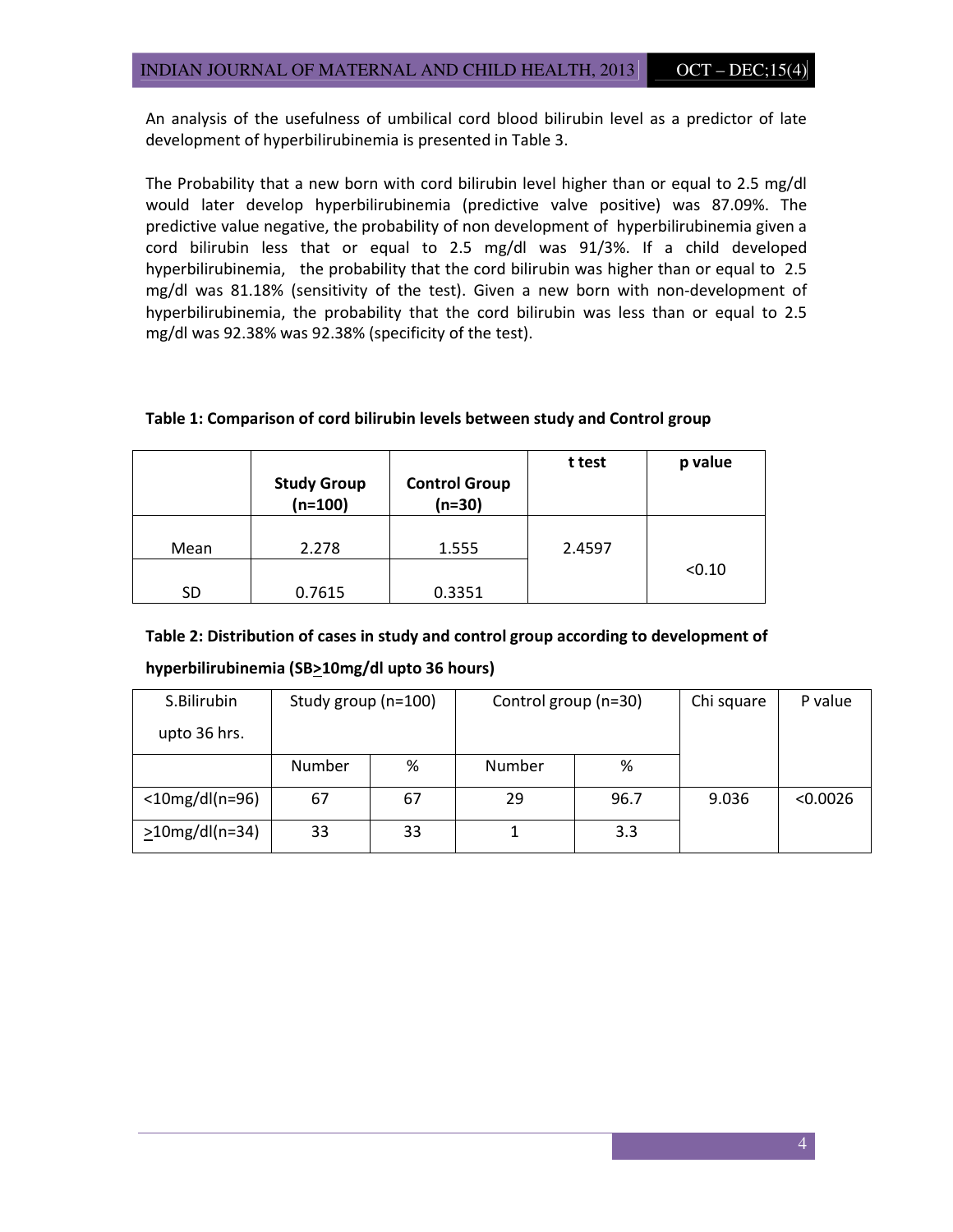|                      | >4.5  | >4.0  | >3.5  | >3.0  | $\geq$ 2.5 | >2.0  | >1.0  |
|----------------------|-------|-------|-------|-------|------------|-------|-------|
|                      | mg/dl | mg/dl | mg/dl | mg/dl | mg/dl      | mg/dl | mg/dl |
| Predictive           |       |       |       |       |            |       |       |
| Value                | 100   | 100   | 100   | 100   | 87.09      | 68.0  | 35.05 |
| positive             |       |       |       |       |            |       |       |
| Predictive           |       |       |       |       |            |       |       |
| Value                | 69.07 | 72.04 | 73.62 | 76.40 | 91.30      | 100   | 100   |
| negative             |       |       |       |       |            |       |       |
| <b>True positive</b> |       |       |       |       |            |       |       |
| rate                 | 9.90  | 21.21 | 27.27 | 33.37 | 81.18      | 100   | 100   |
| (Sensitivity)        |       |       |       |       |            |       |       |
| <b>True negative</b> |       |       |       |       |            |       |       |
| rate                 | 100   | 100   | 100   | 100   | 92.68      | 75.75 | 4.99  |
| (specificity)        |       |       |       |       |            |       |       |

Table 3: Predictive value of umbilical cord blood bilirubin levels for later development of significant hyperbilirubinemia

#### Table 4: Relationship of severe hyperbilirubinemia & cord bilirubin level ≥4mg/100ml

| <b>Cord bilirubin</b><br>(mg/100ml) |      | Serum bilirubin levels upto 36 hours<br>of age(mg/100ml) | Chi square | P value  |
|-------------------------------------|------|----------------------------------------------------------|------------|----------|
|                                     | $15$ | $\geq$ 15                                                |            |          |
| $\leq 4$                            | 93   | 0                                                        |            |          |
| ≥4                                  | 1    | 6                                                        | 70.286     | < 0.0001 |

Relationship of Severe hyperbilirubinemia(bilirubin level≥15mg/100ml upto 36 hours of life) with Cord bilirubin level ≥4mg/100ml is shown in table 4. Out of 100 patients included in the study, 6 developed severe hyperbilirubinemia & in all of these 6 cases, cord bilirubin level was greater than or equal to 4 mg/dl.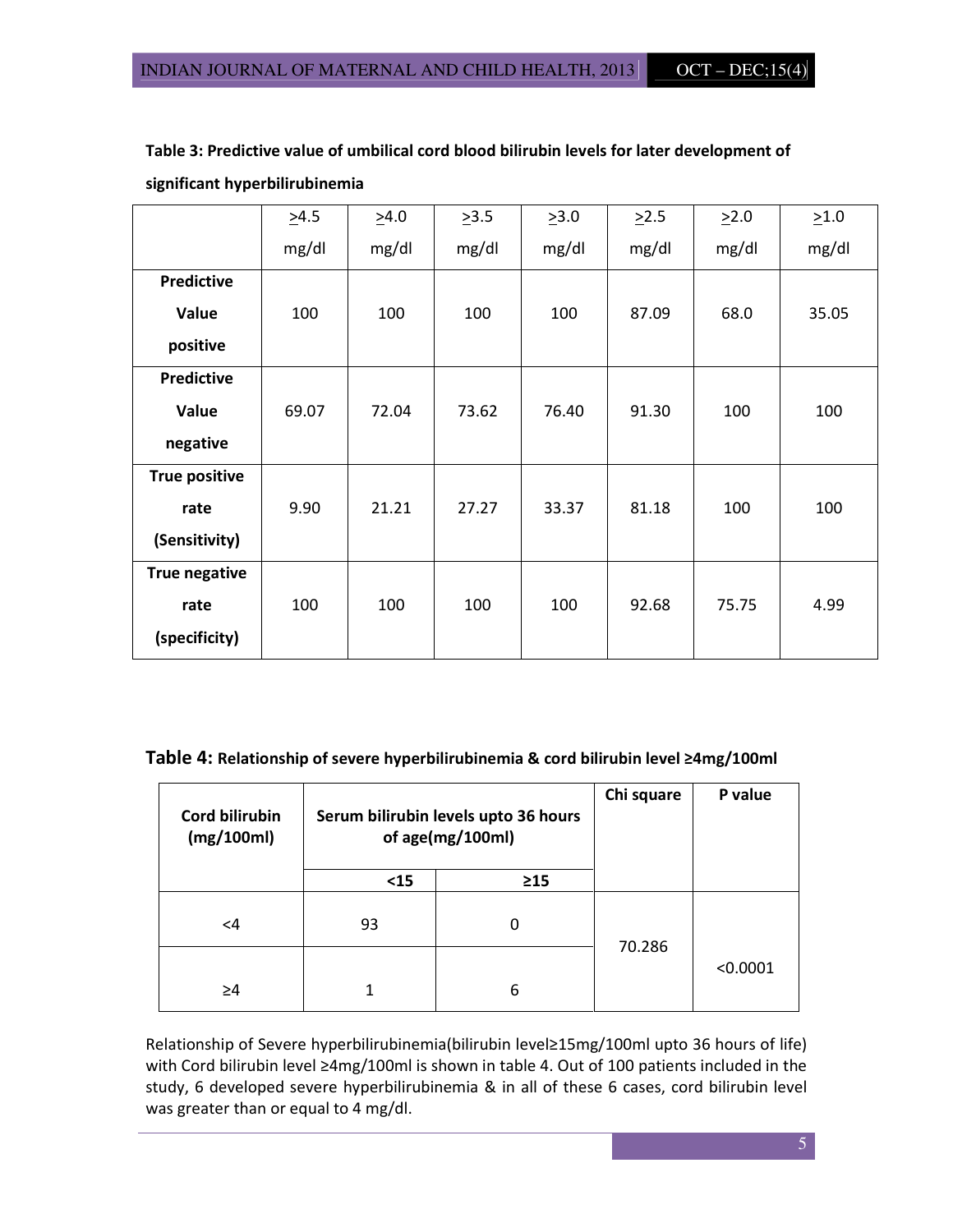Only one case with cord bilirubin ≥4mg/dl did'nt develop severe hyperbilirubinemia.

#### **DISCUSSION**

In the spite of several years of research, many aspects of neonatal jaundice remain an enigma to the treating physician. Since the introduction of Rh. Immunoglobulin there has been a decline in hemolytic disease of the newborn due to Rh incompatibility and ABO hemolytic disease of newborn has become the most common cause of neonatal jaundice requiring therapy. ABO hemolytic disease is found almost exclusively among infants of group O mothers[8,10,11]

Halbrect first reported a possible association between ABO incompatibility and neonatal jaundice[14]. Rosenfield was the first to note marked preponderance of group O mothers of infants having ABO hemolytic disease of newborn[20]. Various authors have studied the incidence of clinically significant jaundice in ABO hemolytic disease of newborn. Tovey et al in their study found incidence of deep jaundice (Serum bilirubin >10mg/dl) in 1% of ABO compatible babies and 8% of incompatible babies[21]. Dufour and Monogham in their study found clinically significant jaundice (serum bilirubin >12mg/dl) in 6.5% of ABO compatible newborns and 22% of ABO incompatible newborns[22]. In our study, we found clinically significant jaundice in 3.3% of ABO compatible newborns and 33% of ABO incompatible newborns (Table 2).

Jhonstone studied serum bilirubin values of 1353 cord blood samples & found the values to be significantly higher in heterospecific than homospecific pregnancies [23].

Zuelzer and Kaplan in their study also found the combined average cord bilirubin values of O-A and O-B groups to be higher than those of O-O groups[12]. In our study also we found the mean cord bilirubin values to be significantly higher in ABO heterospecific that ABO homospecific pregnancies (Table 1).

Robinson et al reported that cord bilirubin levels above 3 mg/dl were highly suggestive of ABO disease[24].

The value of measuring cord bilirubin level in ABO incompatibility has been investigated by Risemberg et al who found that all infants with cord bilirubin levels higher that 4 mg/dl developed significant jaundice[8]. In contrast, Haque showed that the cord bilirubin levels are unreliable in predicting hyperbilirubinemia in ABO compatibility[25].

In our study, a correlation between the level of cord bilirubin and development of subsequent hyperbilirubinemia was observed (Table 3). We also found that all the 6 cases of severe hyperbilirubinia (Serum bilirubin  $\geq 15$  mg/dl upto 36 hrs.) had cord biliruin levels  $\geq 4$ mg/dl (Table 4).

However there are some limitations of the study like number of cases and controls enrolled were less. In future a study with more number of subjects (cases as well as controls) can be done to see for the reproducibility of our study.

#### **CONCLUSION**

It is already known that cord blood bilirubin levels can help in predicting subsequent hyperbilirubinemia in Rh incompatibility but there are only few studies in cases of ABO incompatibility. From our study it is concluded that in ABO incompatibility a cord bilirubin level greater than or equal to 2.5 mg/dl can serve as a useful cutoff limit for the later development of hyperbilirubinemia . This knowledge will influence a decision of early discharge from hospiral vs. prolonged observation of babies born to blood group O mothers.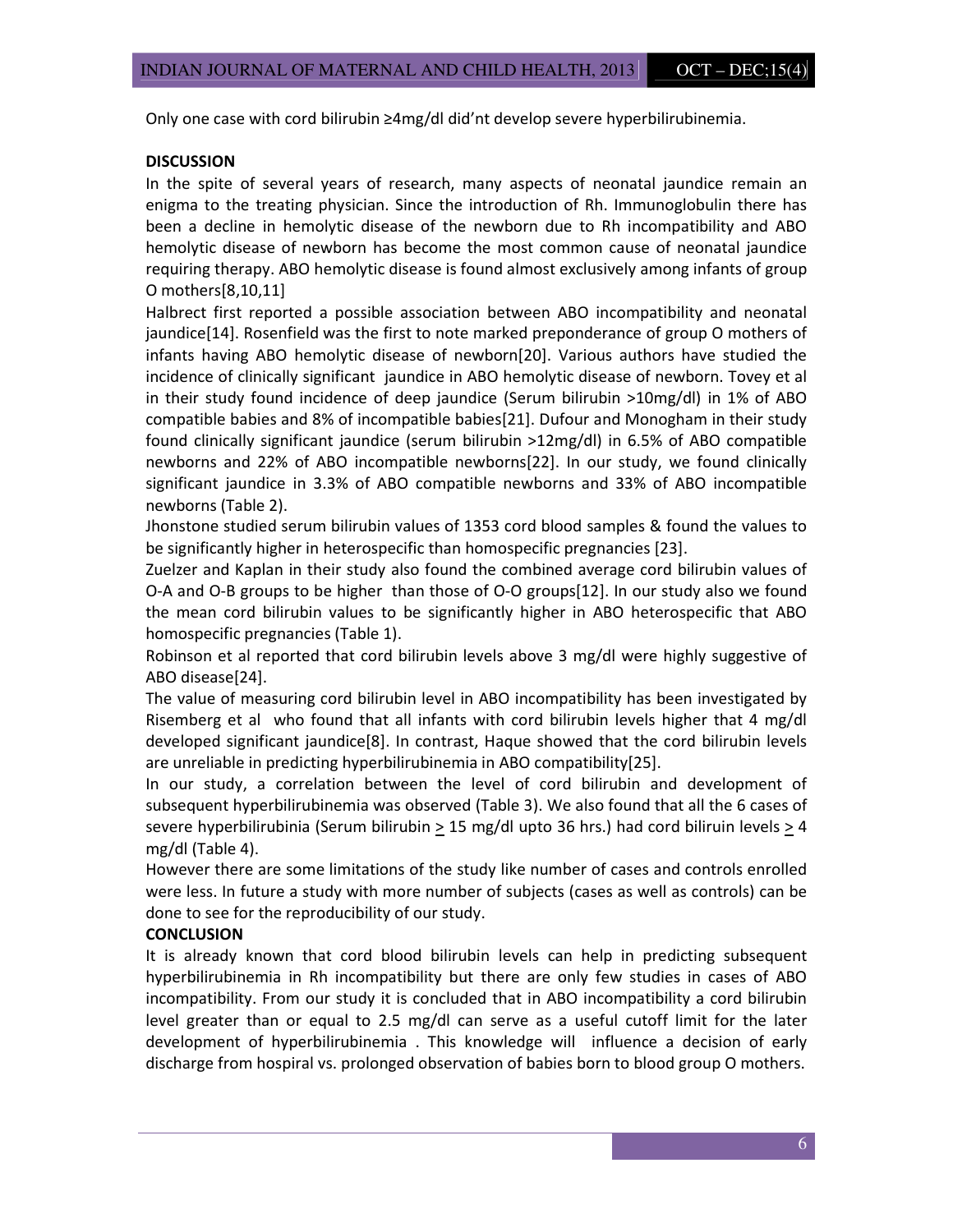#### Competing Interests

We declare that we don't have any financial or non financial competing interests.

Funding: None

#### Authors' contributions

 Both the authors contributed to the conception of the study and were involved in writing, revising and approving the final draft of the manuscript.

Acknowledgement We are thankful to Dr N N Purohit, Professor Pediatrics for his constant guidance and moral support.

Permission for human studies from institutional review board and ethics committee was duly taken.

#### REFERENCES

- 1. Clinical practice guideline.Management of hyperbilirubinemia in the newborn infant 35 or more weeks of gestation subcommittee on hyperbilirubinemia. Pediatrics Vol. 114 No. 1 July 2004, pp. 297-316 .
- 2. Watchko JF. Identification of neonates at risk for hazardous hyperbilirubinemia: emerging clinical insights. Pediatr ClinNorth Am .2009 Jun;56(3):671-87.
- 3. Practice parameter: management of hyperbilirubinemia in the healthy term newborn. Pediatrics 1994 Vol 94 (4):558–62.
- 4. Jaundice and hyperbilirubinemia in the newborn. In: Behrman RE, Kliegman RM, Jenson HB, eds. Nelson Textbook of pediatrics. 16th ed. Philadelphia: Saunders, 2000:511–28.
- 5. Dennery PA, Seidman DS, Stevenson DK. Neonatal hyperbilirubinemia. N Engl J Med. 2001;344:581–90.
- 6. Clemons RM. Issues in newborn care. Prim Care.Mar 2000;27(1):251–67.
- 7. American Academy of Pediatrics.Management of hyperbilirubinemia in the newborn infants 35 or more weeks gestation. PEDIATRICS Vol. 114 No. 1 July 2004, pp. 297- 316.
- 8. Risemberg HM, Mazzi E, Macdonald MG, Peralate M, Heldrich F. Correlation of cord bilirubin levels with hyperbilirubinemia in ABO incompatibility. Arch Dis Child 1977; 52:219-22.
- 9. Naiman JL.Erythroblastosis fetalis.In :Oski Naiman JL,editors.Hematological problems in the newborn.Philadelphia:W.B.Saunders;1982.p.326-332.
- 10. Ozolek JA,Watchko JFMimouni F.Prevalence and lack of clinical significance of blood group incompatibility in mothers with blood type A or B.J Pediatr 1994;125(1):87-91.